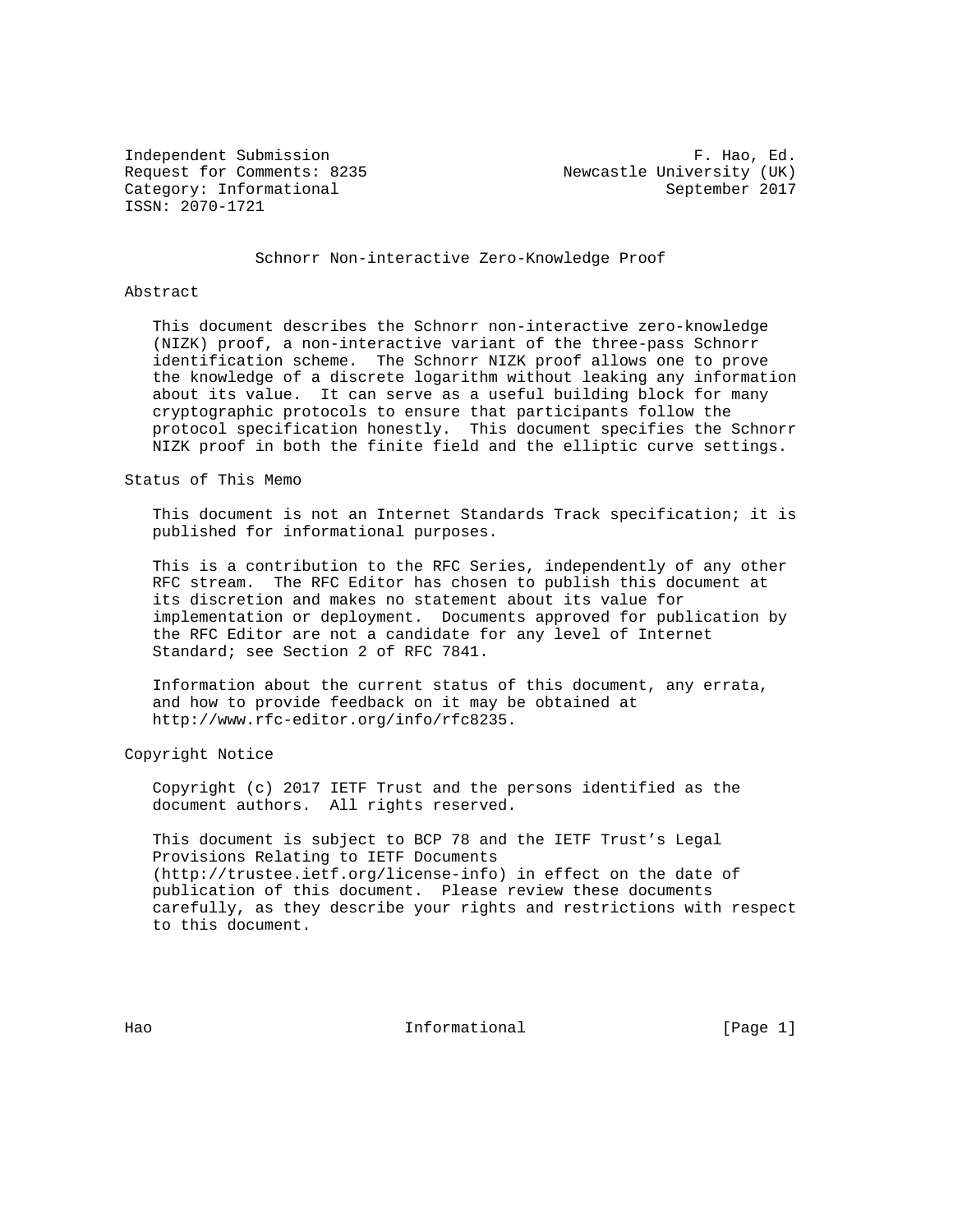Table of Contents

|       | Introduction<br>and a complete that the complete the complete theory of the complete theory of the complete theory of the complete theory of the complete theory of the complete theory of the complete theory of the complete theory of the c  | 2              |
|-------|-------------------------------------------------------------------------------------------------------------------------------------------------------------------------------------------------------------------------------------------------|----------------|
| 1.1.  | Requirements Language                                                                                                                                                                                                                           | 3              |
| 1.2.  |                                                                                                                                                                                                                                                 | 3              |
| 2.    | Schnorr NIZK Proof over Finite Field                                                                                                                                                                                                            | 4              |
| 2.1.  |                                                                                                                                                                                                                                                 | $\overline{4}$ |
| 2.2.  | Schnorr Identification Scheme                                                                                                                                                                                                                   | 4              |
| 2.3.  | Non-interactive Zero-Knowledge Proof                                                                                                                                                                                                            | 5              |
|       |                                                                                                                                                                                                                                                 | 6              |
| 3.    | Schnorr NIZK Proof over Elliptic Curve                                                                                                                                                                                                          | 6              |
| 3.1.  |                                                                                                                                                                                                                                                 | 6              |
| 3.2.  | Schnorr Identification Scheme                                                                                                                                                                                                                   | 7              |
| 3.3.  | Non-interactive Zero-Knowledge Proof                                                                                                                                                                                                            | 8              |
| 3.4.  |                                                                                                                                                                                                                                                 | 8              |
| 4.    | Variants of Schnorr NIZK proof                                                                                                                                                                                                                  | 9              |
| 5.    | Applications of Schnorr NIZK proof                                                                                                                                                                                                              | $\mathsf{Q}$   |
| б.    |                                                                                                                                                                                                                                                 | 10             |
| $7$ . |                                                                                                                                                                                                                                                 | 11             |
| 8.    | References<br>$\mathbf{1}$ . The contract of the contract of the contract of the contract of the contract of the contract of the contract of the contract of the contract of the contract of the contract of the contract of the contract of th | 11             |
| 8.1.  | Normative References                                                                                                                                                                                                                            | 11             |
| 8.2.  | Informative References<br>.                                                                                                                                                                                                                     | 12             |
|       | Acknowledgements<br><u>in the second contract of the second second</u>                                                                                                                                                                          | 13             |
|       | Author's Address<br>فالقارض والمراقب والقارم والمراقب والمراقب والمراقب والمراقب والمراقب والمراقب والمراقب                                                                                                                                     | 13             |
|       |                                                                                                                                                                                                                                                 |                |

## 1. Introduction

 A well-known principle for designing robust public key protocols is as follows: "Do not assume that a message you receive has a particular form (such as  $g^{\wedge}$ r for known r) unless you can check this" [AN95]. This is the sixth of the eight principles defined by Ross Anderson and Roger Needham at Crypto '95. Hence, it is also known as the "sixth principle". In the past thirty years, many public key protocols failed to prevent attacks, which can be explained by the violation of this principle [Hao10].

 While there may be several ways to satisfy the sixth principle, this document describes one technique that allows one to prove the knowledge of a discrete logarithm  $(e.g., r for g^r)$  without revealing its value. This technique is called the Schnorr NIZK proof, which is a non-interactive variant of the three-pass Schnorr identification scheme [Stinson06]. The original Schnorr identification scheme is made non-interactive through a Fiat-Shamir transformation [FS86], assuming that there exists a secure cryptographic hash function (i.e., the so-called random oracle model).

Hao **Informational Informational** [Page 2]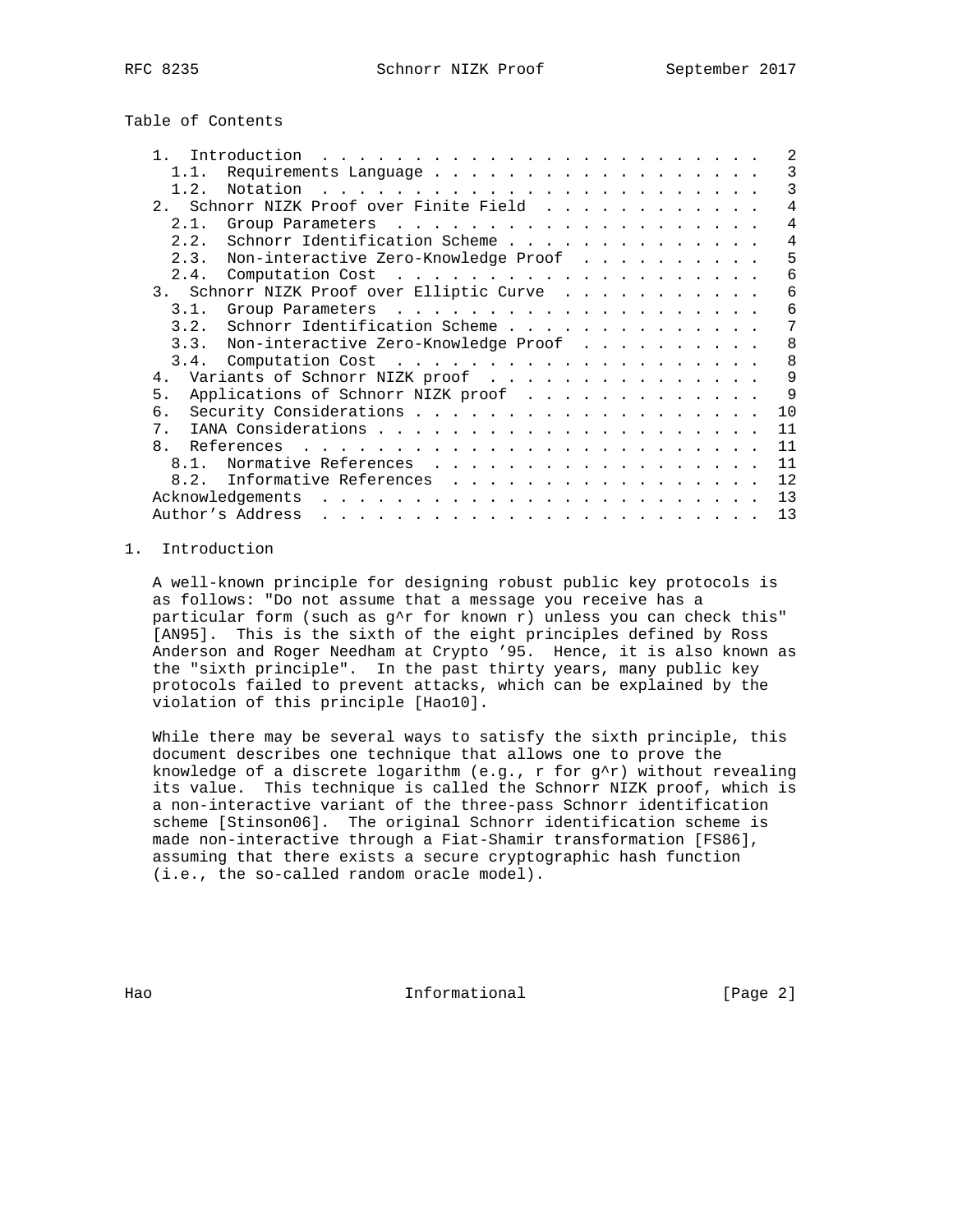The Schnorr NIZK proof can be implemented over a finite field or an elliptic curve (EC). The technical specification is basically the same, except that the underlying cyclic group is different. For completeness, this document describes the Schnorr NIZK proof in both the finite field and the EC settings.

1.1. Requirements Language

 The key words "MUST", "MUST NOT", "REQUIRED", "SHALL", "SHALL NOT", "SHOULD", "SHOULD NOT", "RECOMMENDED", "NOT RECOMMENDED", "MAY", and "OPTIONAL" in this document are to be interpreted as described in BCP 14 [RFC2119] [RFC8174] when, and only when, they appear in all capitals, as shown here.

1.2. Notation

The following notation is used in this document:

- o Alice: the assumed identity of the prover in the protocol
- o Bob: the assumed identity of the verifier in the protocol
- o a | b: a divides b
- o a || b: concatenation of a and b
- o [a, b]: the interval of integers between and including a and b
- o t: the bit length of the challenge chosen by Bob
- o H: a secure cryptographic hash function
- o p: a large prime
- o q: a large prime divisor of  $p-1$ , i.e., q |  $p-1$
- o Zp\*: a multiplicative group of integers modulo p
- o Gq: a subgroup of Zp\* with prime order q
- o g: a generator of Gq
- o g^d: g raised to the power of d
- o a mod b: a modulo b
- o Fp: a finite field of p elements, where p is a prime

Hao Informational [Page 3]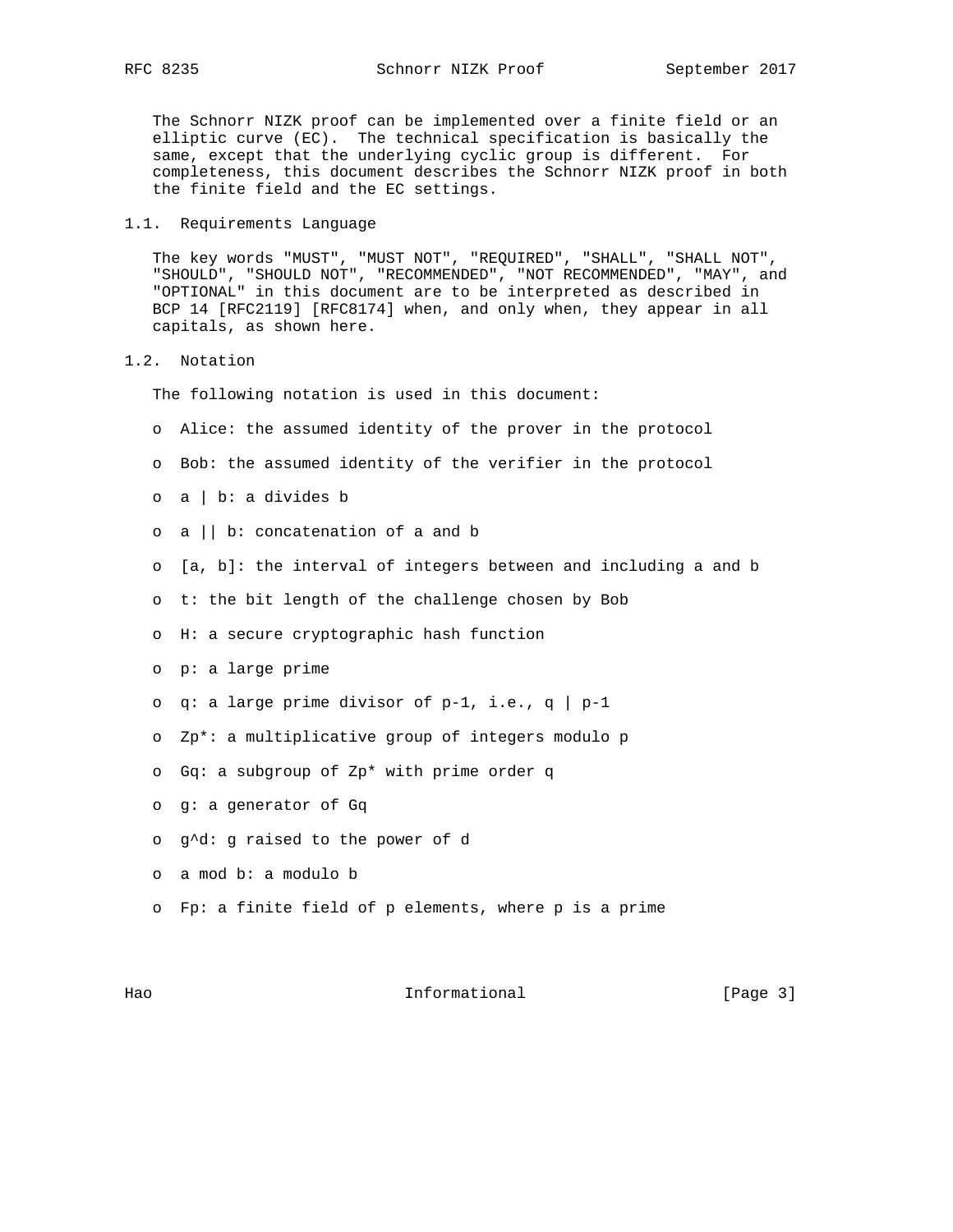- o E(Fp): an elliptic curve defined over Fp
- o G: a generator of the subgroup over E(Fp) with prime order n
- o n: the order of G
- o h: the cofactor of the subgroup generated by G, which is equal to the order of the elliptic curve divided by n
- $\circ$  P x [b]: multiplication of a point P with a scalar b over  $E(Fp)$
- 2. Schnorr NIZK Proof over Finite Field
- 2.1. Group Parameters

 When implemented over a finite field, the Schnorr NIZK proof may use the same group setting as DSA [FIPS186-4]. Let p and q be two large primes with  $q \mid p-1$ . Let Gq denote the subgroup of Zp\* of prime order q, and g be a generator for the subgroup. Refer to the DSA examples in the NIST Cryptographic Toolkit [NIST\_DSA] for values of (p, q, g) that provide different security levels. A level of 128-bit security or above is recommended. Here, DSA groups are used only as an example. Other multiplicative groups where the discrete logarithm problem (DLP) is intractable are also suitable for the implementation of the Schnorr NIZK proof.

2.2. Schnorr Identification Scheme

 The Schnorr identification scheme runs interactively between Alice (prover) and Bob (verifier). In the setup of the scheme, Alice publishes her public key  $A = g^A$  mod p, where a is the private key chosen uniformly at random from [0, q-1].

The protocol works in three passes:

- 1. Alice chooses a number v uniformly at random from [0, q-1] and computes  $V = g^{\wedge}v \mod p$ . She sends V to Bob.
- 2. Bob chooses a challenge c uniformly at random from [0, 2^t-1], where t is the bit length of the challenge (say,  $t = 160$ ). Bob sends c to Alice.
- 3. Alice computes  $r = v a * c$  mod q and sends it to Bob.

Hao **Informational Informational** [Page 4]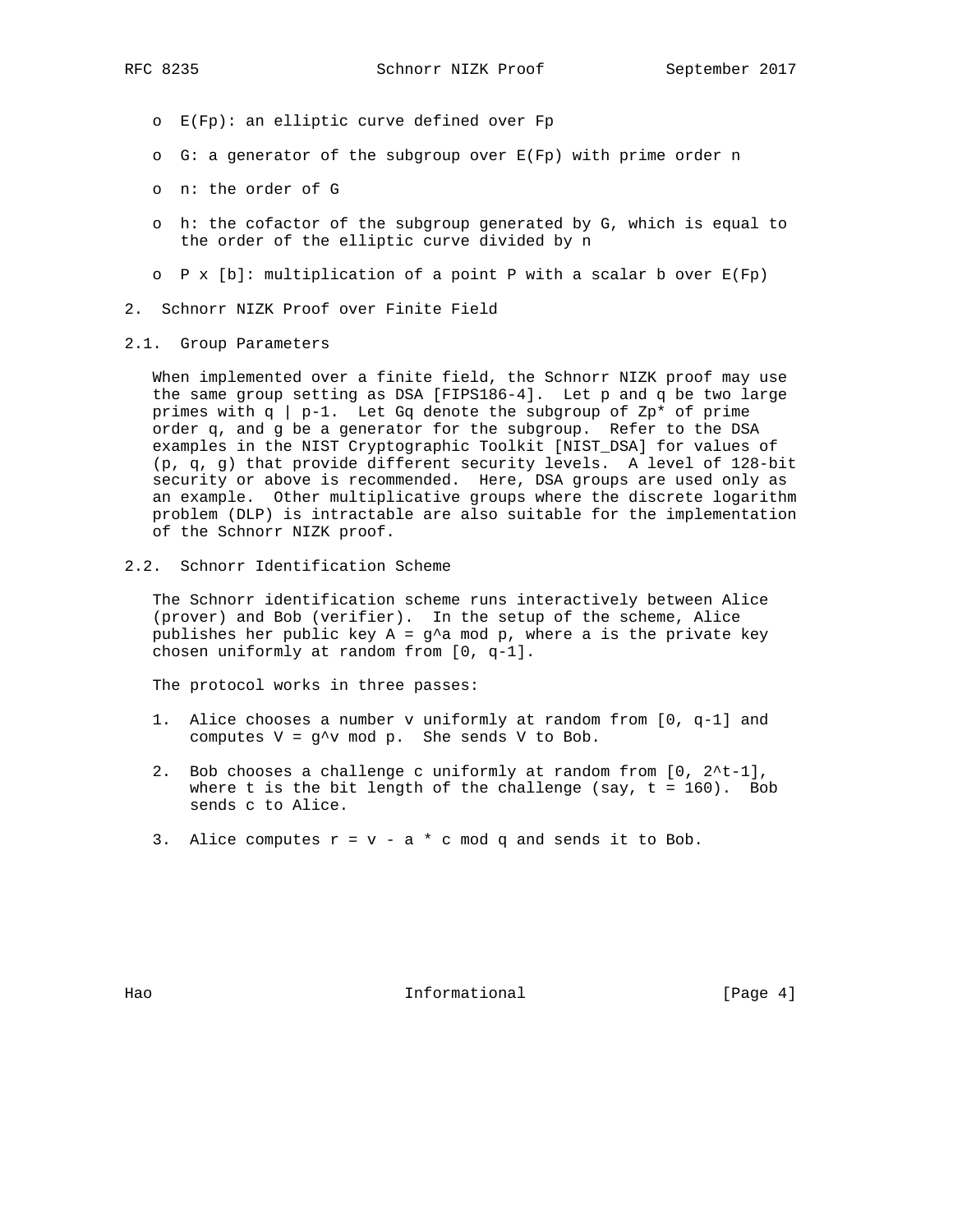At the end of the protocol, Bob performs the following checks. If any check fails, the identification is unsuccessful.

1. To verify A is within  $[1, p-1]$  and  $A^q = 1 \mod p$ ;

2. To verify  $V = g^r r * A^c \mod p$ .

 The first check ensures that A is a valid public key, hence the discrete logarithm of A with respect to the base g actually exists. It is worth noting that some applications may specifically exclude the identity element as a valid public key. In that case, one shall check A is within [2, p-1] instead of [1, p-1].

The process is summarized in the following diagram.

Alice Bob ------- ---- choose random v from [0, q-1] compute  $V = g^{\wedge}v \mod p$  --  $V \rightarrow$ compute  $r = v-a*c \mod q \iff c-c$  -- choose random c from  $[0, 2*t-1]$  -- b -> check 1) A is a valid public key 2)  $V = g^r * A^c \mod p$ 

Information Flows in Schnorr Identification Scheme over Finite Field

2.3. Non-interactive Zero-Knowledge Proof

 The Schnorr NIZK proof is obtained from the interactive Schnorr identification scheme through a Fiat-Shamir transformation [FS86]. This transformation involves using a secure cryptographic hash function to issue the challenge instead. More specifically, the challenge is redefined as  $c = H(g || V || A ||$  UserID || OtherInfo), where UserID is a unique identifier for the prover and OtherInfo is OPTIONAL data. Here, the hash function H SHALL be a secure cryptographic hash function, e.g., SHA-256, SHA-384, SHA-512, SHA3-256, SHA3-384, or SHA3-512. The bit length of the hash output should be at least equal to that of the order q of the considered subgroup.

 OtherInfo is defined to allow flexible inclusion of contextual information (also known as "labels" in [ABM15]) in the Schnorr NIZK proof so that the technique defined in this document can be generally useful. For example, some security protocols built on top of the Schnorr NIZK proof may wish to include more contextual information

Hao Informational (Page 5)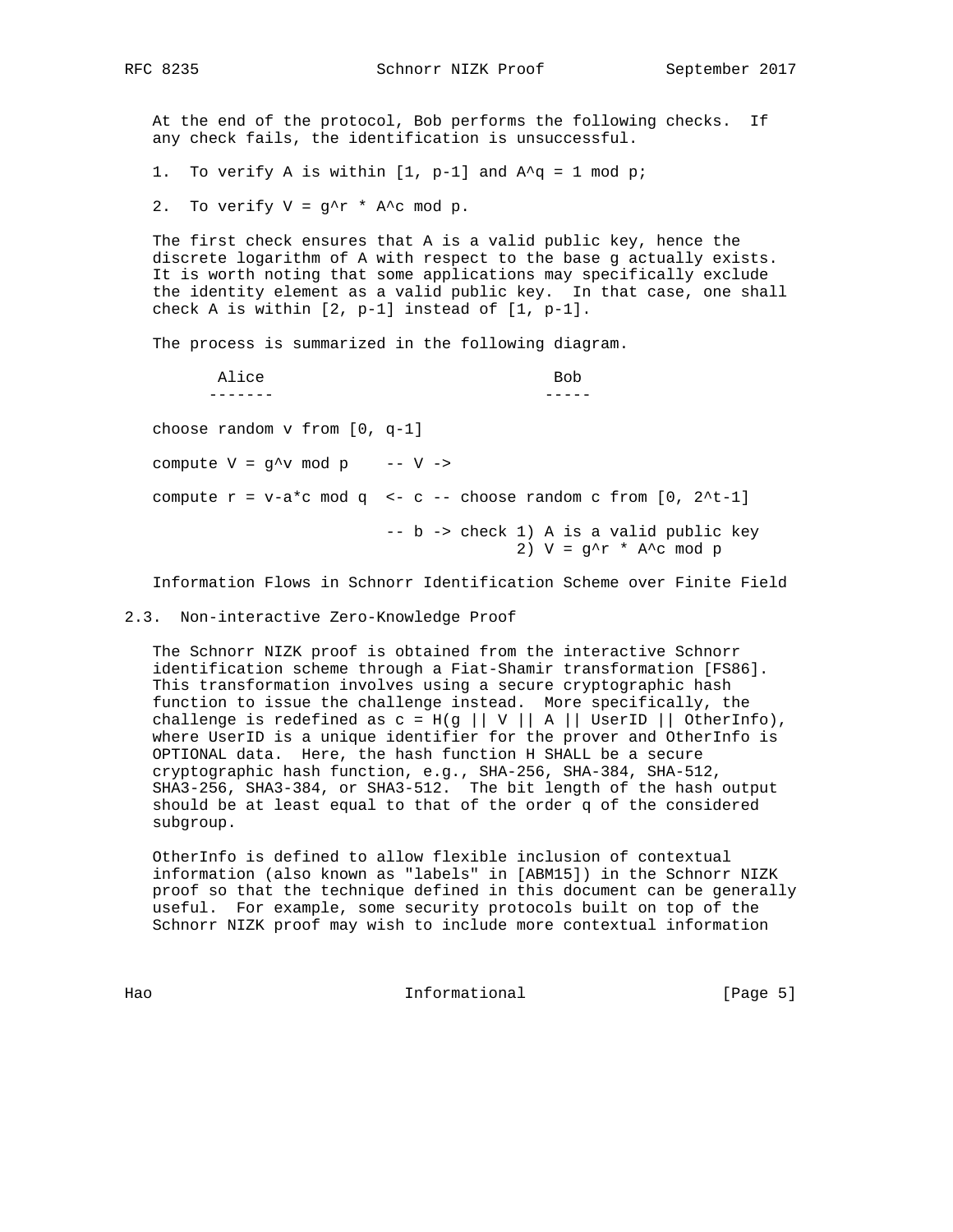such as the protocol name, timestamp, and so on. The exact items (if any) in OtherInfo shall be left to specific protocols to define. However, the format of OtherInfo in any specific protocol must be fixed and explicitly defined in the protocol specification.

 Within the hash function, there must be a clear boundary between any two concatenated items. It is RECOMMENDED that one should always prepend each item with a 4-byte integer that represents the byte length of that item. OtherInfo may contain multiple subitems. In that case, the same rule shall apply to ensure a clear boundary between adjacent subitems.

#### 2.4. Computation Cost

In summary, to prove the knowledge of the exponent for  $A = g^A a$ , Alice generates a Schnorr NIZK proof that contains: {UserID, OtherInfo, V =  $g^{\wedge}v$  mod p,  $r = v - a^{\ast}c \mod q$ , where  $c = H(g \mid |V| | A | | UserID |)$ OtherInfo).

 To generate a Schnorr NIZK proof, the cost is roughly one modular exponentiation: that is to compute  $g^{\wedge}v$  mod p. In practice, this exponentiation may be precomputed in the offline manner to optimize efficiency. The cost of the remaining operations (random number generation, modular multiplication, and hashing) is negligible as compared with the modular exponentiation.

 To verify the Schnorr NIZK proof, the cost is approximately two exponentiations: one for computing A^q mod p and the other for computing g^r \* A^c mod p. (It takes roughly one exponentiation to compute the latter using a simultaneous exponentiation technique as described in [MOV96].)

3. Schnorr NIZK Proof over Elliptic Curve

## 3.1. Group Parameters

 When implemented over an elliptic curve, the Schnorr NIZK proof may use the same EC setting as ECDSA [FIPS186-4]. For the illustration purpose, only curves over the prime fields (e.g., NIST P-256) are described here. Other curves over the binary fields (see [FIPS186-4]) that are suitable for ECDSA can also be used for implementing the Schnorr NIZK proof. Let E(Fp) be an elliptic curve defined over a finite field Fp, where p is a large prime. Let G be a base point on the curve that serves as a generator for the subgroup over E(Fp) of prime order n. The cofactor of the subgroup is denoted h, which is usually a small value (not more than 4). Details on EC operations, such as addition, negation and scalar multiplications, can be found in [MOV96]. Data types and conversions including

Hao Informational [Page 6]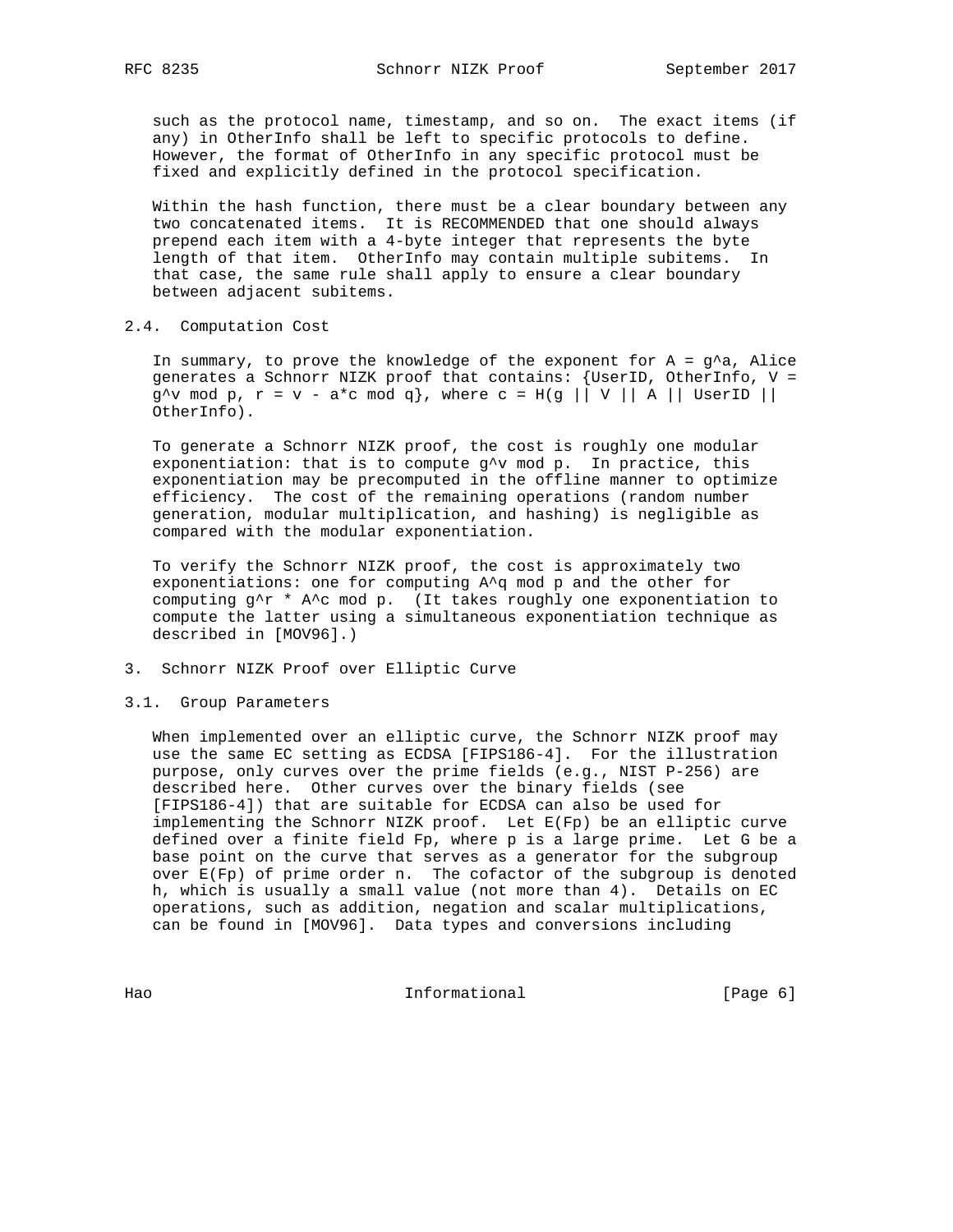elliptic-curve-point-to-octet-string and vice versa can be found in Section 2.3 of [SEC1]. Here, the NIST curves are used only as an example. Other secure curves such as Curve25519 are also suitable for the implementation as long as the elliptic curve discrete logarithm problem (ECDLP) remains intractable.

#### 3.2. Schnorr Identification Scheme

 In the setup of the scheme, Alice publishes her public key A = G x [a], where a is the private key chosen uniformly at random from [1, n-1].

The protocol works in three passes:

- 1. Alice chooses a number v uniformly at random from [1, n-1] and computes  $V = G \times [v]$ . She sends V to Bob.
- 2. Bob chooses a challenge c uniformly at random from [0, 2^t-1], where t is the bit length of the challenge (say,  $t = 80$ ). Bob sends c to Alice.
- 3. Alice computes  $r = v a * c$  mod n and sends it to Bob.

 At the end of the protocol, Bob performs the following checks. If any check fails, the verification is unsuccessful.

- 1. To verify A is a valid point on the curve and A x [h] is not the point at infinity;
- 2. To verify  $V = G x [r] + A x [c]$ .

 The first check ensures that A is a valid public key, hence the discrete logarithm of A with respect to the base G actually exists. Unlike in the DSA-like group setting where a full modular exponentiation is required to validate a public key, in the ECDSA like setting, the public key validation incurs almost negligible cost due to the cofactor being small (e.g., 1, 2, or 4).

Hao **Informational Informational** [Page 7]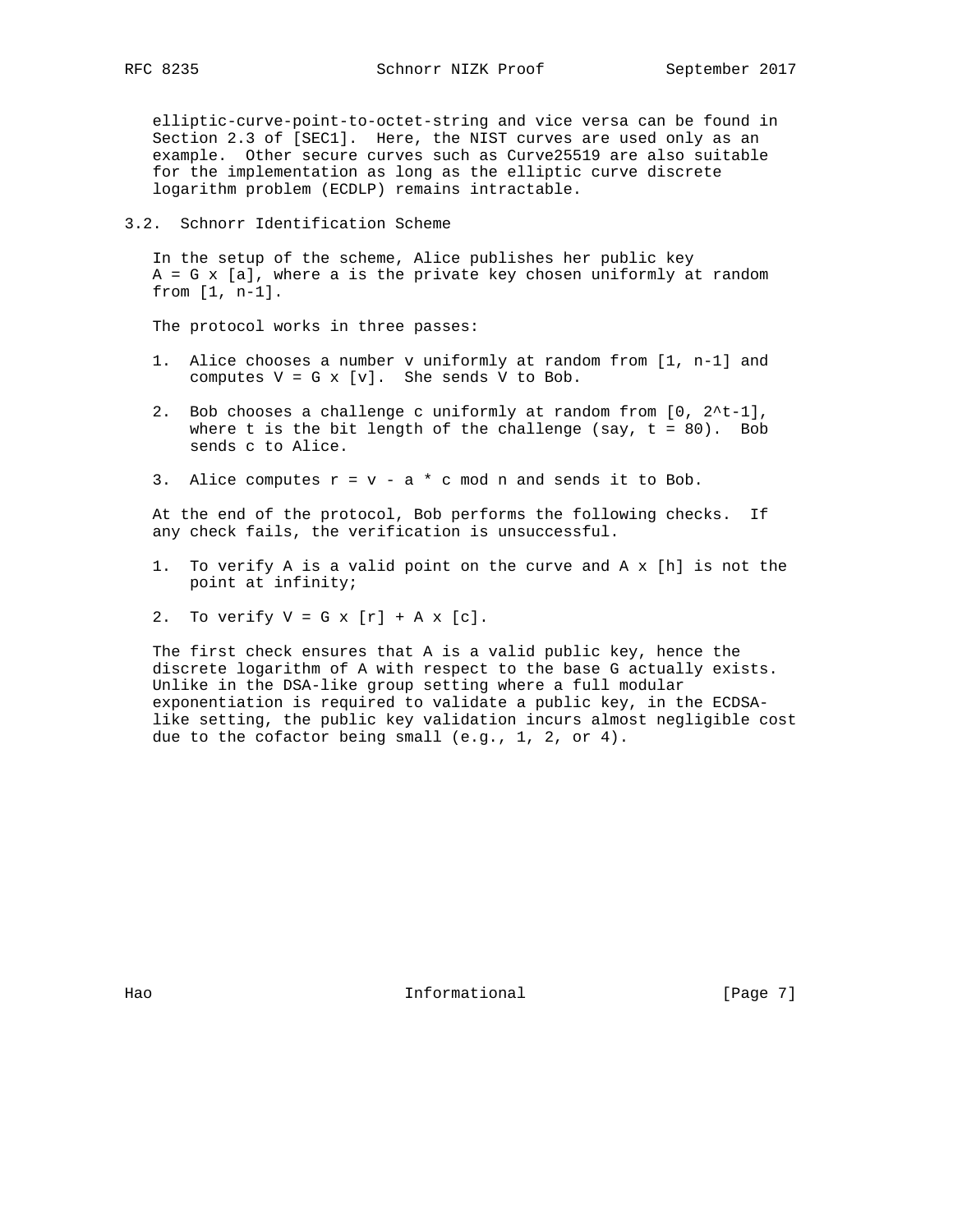The process is summarized in the following diagram.

Alice Bob ------- ---- choose random v from [1, n-1] compute  $V = G \times [v]$  --  $V \rightarrow$ compute  $r = v - a * c$  mod n <- c -- choose random c from  $[0, 2^t-1]$  -- b -> check 1) A is a valid public key 2)  $V = G x [r] + A x [c]$  Information Flows in Schnorr Identification Scheme over Elliptic Curve

3.3. Non-interactive Zero-Knowledge Proof

 Same as before, the non-interactive variant is obtained through a Fiat-Shamir transformation [FS86], by using a secure cryptographic hash function to issue the challenge instead. The challenge c is defined as  $c = H(G || V || A ||$  UserID || OtherInfo), where UserID is a unique identifier for the prover and OtherInfo is OPTIONAL data as explained earlier.

3.4. Computation Cost

 In summary, to prove the knowledge of the discrete logarithm for A = G x [a] with respect to base G over the elliptic curve, Alice generates a Schnorr NIZK proof that contains: {UserID, OtherInfo, V = G x [v],  $r = v - a^*c$  mod n}, where  $c = H(G \mid |V|| A ||$  UserID || OtherInfo).

 To generate a Schnorr NIZK proof, the cost is one scalar multiplication: that is to compute G x [v].

 To verify the Schnorr NIZK proof in the EC setting, the cost is approximately one multiplication over the elliptic curve: i.e., computing  $G \times [r] + A \times [c]$  (using the same simultaneous computation technique as before). The cost of public key validation in the EC setting is essentially free.

Hao **Informational Informational** [Page 8]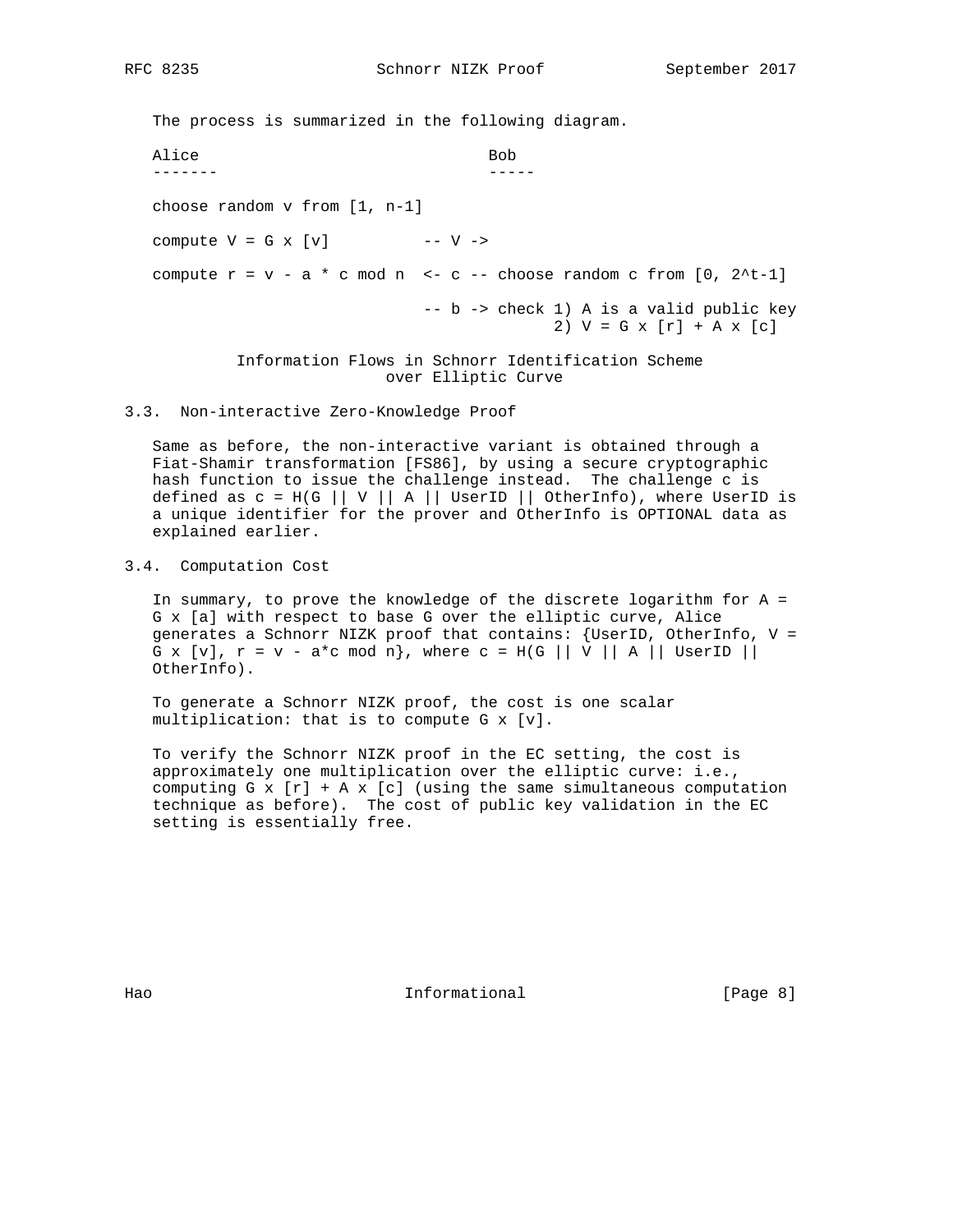## 4. Variants of Schnorr NIZK proof

In the finite field setting, the prover sends  $(V, r)$  (along with UserID and OtherInfo), and the verifier first computes c, and then checks for V =  $g^{\wedge}r$  \* A $^{\wedge}c$  mod p. This requires the transmission of an element V of Zp, whose size is typically between 2048 and 3072 bits, and an element r of Zq whose size is typically between 224 and 256 bits. It is possible to reduce the amount of transmitted data to two elements of Zq as below.

 In the modified variant, the prover works exactly the same as before, except that it sends  $(c, r)$  instead of  $(V, r)$ . The verifier computes  $V = g^r \cdot A^c$  mod p and then checks whether  $H(g \mid | V | A |)$  UserID || OtherInfo) = c. The security of this modified variant follows from the fact that one can compute V from  $(c, r)$  and c from  $(V, r)$ . Therefore, sending  $(c, r)$  is equivalent to sending  $(V, c, r)$ , which in turn is equivalent to sending  $(V, r)$ . Thus, the size of the Schnorr NIZK proof is significantly reduced. However, the computation costs for both the prover and the verifier stay the same.

 The same optimization technique also applies to the elliptic curve setting by replacing  $(V, r)$  with  $(c, r)$ , but the benefit is extremely limited. When V is encoded in the compressed form, this optimization only saves 1 bit. The computation costs for generating and verifying the NIZK proof remain the same as before.

5. Applications of Schnorr NIZK proof

 Some key exchange protocols, such as J-PAKE [HR08] and YAK [Hao10], rely on the Schnorr NIZK proof to ensure participants have the knowledge of discrete logarithms, hence following the protocol specification honestly. The technique described in this document can be directly applied to those protocols.

 The inclusion of OtherInfo also makes the Schnorr NIZK proof generally useful and flexible to cater for a wide range of applications. For example, the described technique may be used to allow a user to demonstrate the proof of possession (PoP) of a long term private key to a Certification Authority (CA) during the public key registration phrase. It must be ensured that the hash contains data that links the proof to one particular key registration procedure (e.g., by including the CA name, the expiry date, the applicant's email contact, and so on, in OtherInfo). In this case, the Schnorr NIZK proof is functionally equivalent to a self-signed Certificate Signing Request generated by using DSA or ECDSA.

Hao **Informational** Page 9]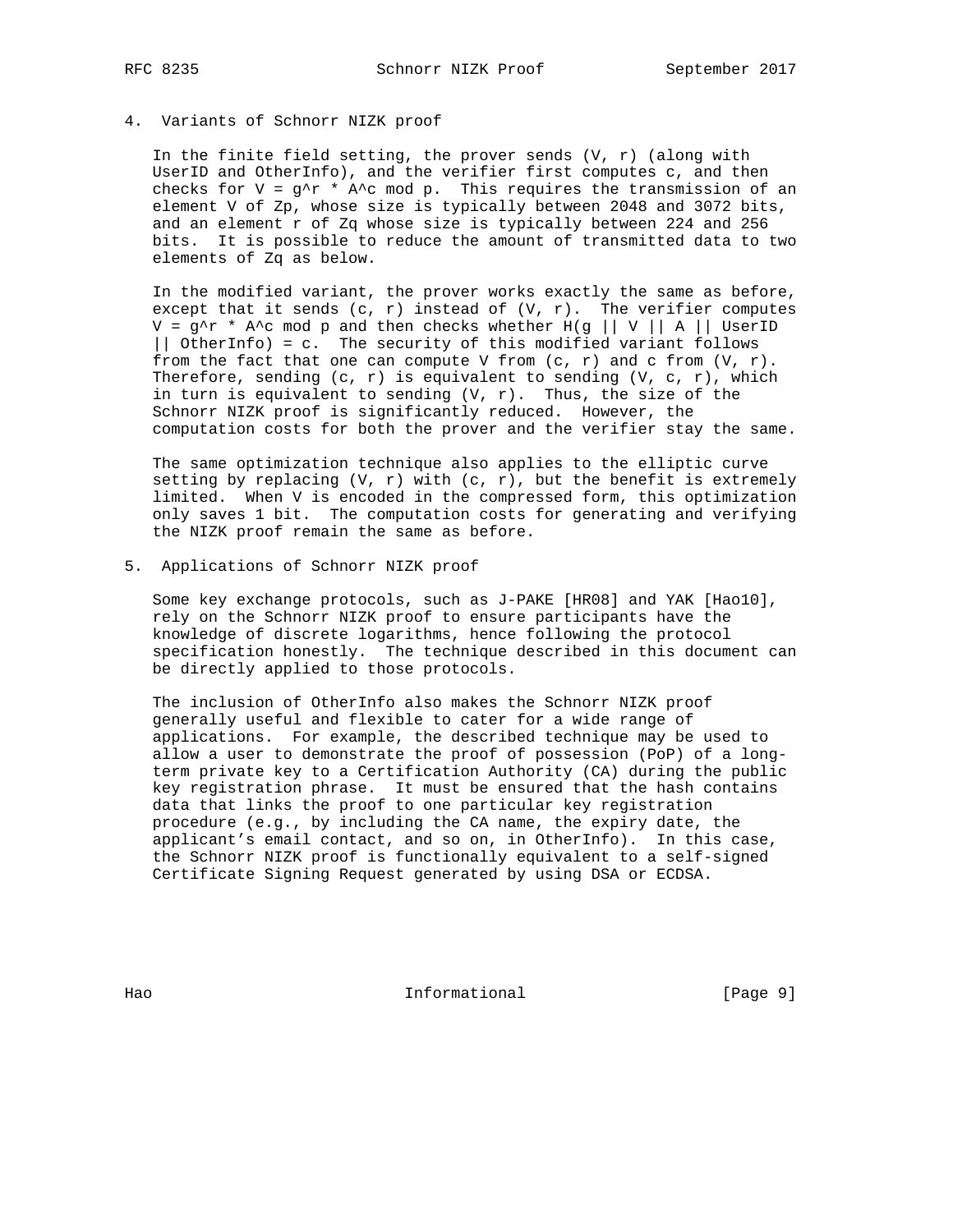#### 6. Security Considerations

 The Schnorr identification protocol has been proven to satisfy the following properties, assuming that the verifier is honest and the discrete logarithm problem is intractable (see [Stinson06]).

- 1. Completeness -- a prover who knows the discrete logarithm is always able to pass the verification challenge.
- 2. Soundness -- an adversary who does not know the discrete logarithm has only a negligible probability  $(i.e., 2^*(-t))$  to pass the verification challenge.
- 3. Honest verifier zero-knowledge -- a prover leaks no more than one bit of information to the honest verifier: whether the prover knows the discrete logarithm.

 The Fiat-Shamir transformation is a standard technique to transform a three-pass interactive Zero-Knowledge Proof protocol (in which the verifier chooses a random challenge) to a non-interactive one, assuming that there exists a secure cryptographic hash function. Since the hash function is publicly defined, the prover is able to compute the challenge by itself, hence making the protocol non interactive. In this case, the hash function (more precisely, the random oracle in the security proof) implements an honest verifier, because it assigns a uniformly random challenge c to each commitment  $(g^{\wedge}v$  or G x  $[v]$ ) sent by the prover. This is exactly what an honest verifier would do.

 It is important to note that in Schnorr's identification scheme and its non-interactive variant, a secure random number generator is REQUIRED. In particular, bad randomness in v may reveal the secret discrete logarithm. For example, suppose the same random value V = g^v mod p is used twice by the prover (e.g., because its random number generator failed), but the verifier chooses different challenges c and c' (or the hash function is used on two different OtherInfo data, producing two different values c and c'). The adversary now observes two proof transcripts  $(V, c, r)$  and  $(V, c', r)$ r'), based on which he can compute the secret key a by:

 $(r-r')/(c'-c) = (v-a*c-v+a*c')/(c'-c) = a mod q.$ 

 More generally, such an attack may even work for a slightly better (but still bad) random number generator, where the value v is not repeated, but the adversary knows a relation between two values v and

Hao Informational [Page 10]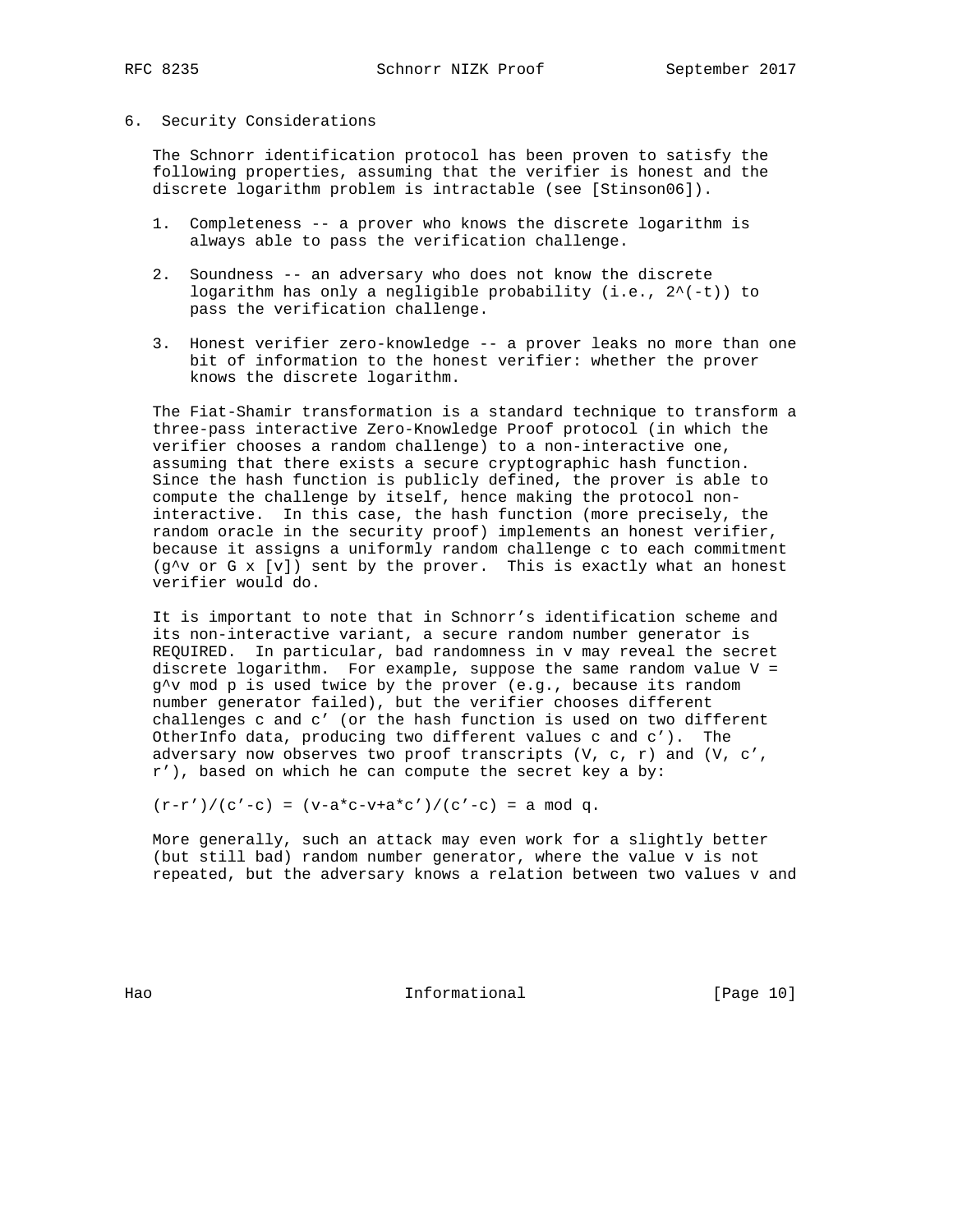$v'$  such as  $v' = v + w$  for some known value w. Suppose the adversary observes two proof transcripts  $(V, c, r)$  and  $(V', c', r')$ . He can compute the secret key a by:

 $(r-r'+w)/(c'-c) = (v-a*c-v-w+a*c'+w)/(c'-c) = a mod q.$ 

 This example reinforces the importance of using a secure random number generator to generate the ephemeral secret v in Schnorr's schemes.

 Finally, when a security protocol relies on the Schnorr NIZK proof for proving the knowledge of a discrete logarithm in a non interactive way, the threat of replay attacks shall be considered. For example, the Schnorr NIZK proof might be replayed back to the prover itself (to introduce some undesirable correlation between items in a cryptographic protocol). This particular attack is prevented by the inclusion of the unique UserID in the hash. The verifier shall check the prover's UserID is a valid identity and is different from its own. Depending on the context of specific protocols, other forms of replay attacks should be considered, and appropriate contextual information included in OtherInfo whenever necessary.

7. IANA Considerations

This document does not require any IANA actions.

- 8. References
- 8.1. Normative References
	- [ABM15] Abdalla, M., Benhamouda, F., and P. MacKenzie, "Security of the J-PAKE Password-Authenticated Key Exchange Protocol", 2015 IEEE Symposium on Security and Privacy, DOI 10.1109/sp.2015.41, May 2015.
	- [AN95] Anderson, R. and R. Needham, "Robustness principles for public key protocols", Proceedings of the 15th Annual International Cryptology Conference on Advances in Cryptology, DOI 10.1007/3-540-44750-4\_19, 1995.
	- [FS86] Fiat, A. and A. Shamir, "How to Prove Yourself: Practical Solutions to Identification and Signature Problems", Proceedings of the 6th Annual International Cryptology Conference on Advances in Cryptology, DOI 10.1007/3-540-47721-7\_12, 1986.

Hao **Informational** [Page 11]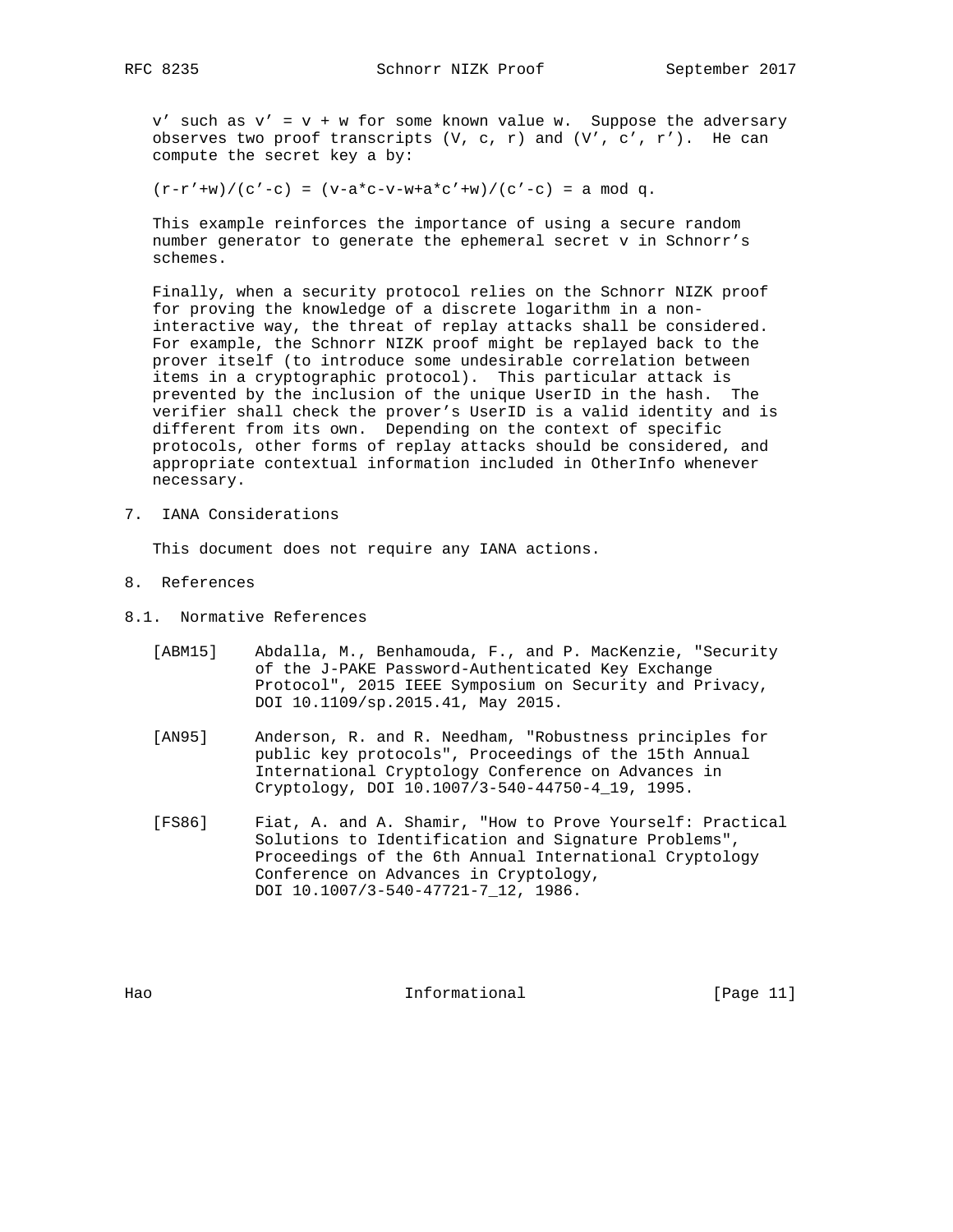- [MOV96] Menezes, A., Oorschot, P., and S. Vanstone, "Handbook of Applied Cryptography", 1996.
- [RFC2119] Bradner, S., "Key words for use in RFCs to Indicate Requirement Levels", BCP 14, RFC 2119, DOI 10.17487/RFC2119, March 1997, <https://www.rfc-editor.org/info/rfc2119>.
- [RFC8174] Leiba, B., "Ambiguity of Uppercase vs Lowercase in RFC 2119 Key Words", BCP 14, RFC 8174, DOI 10.17487/RFC8174, May 2017, <https://www.rfc-editor.org/info/rfc8174>.
- [SEC1] "Standards for Efficient Cryptography. SEC 1: Elliptic Curve Cryptography", SECG SEC1-v2, May 2009, <http://www.secg.org/sec1-v2.pdf>.

[Stinson06]

 Stinson, D., "Cryptography: Theory and Practice", 3rd Edition, CRC, 2006.

8.2. Informative References

[FIPS186-4]

- National Institute of Standards and Technology, "Digital Signature Standard (DSS)", FIPS PUB 186-4, DOI 10.6028/NIST.FIPS.186-4, July 2013, <http://nvlpubs.nist.gov/nistpubs/FIPS/ NIST.FIPS.186-4.pdf>.
- [Hao10] Hao, F., "On Robust Key Agreement Based on Public Key Authentication", 14th International Conference on Financial Cryptography and Data Security, DOI 10.1007/978-3-642-14577-3\_33, February 2010.
- [HR08] Hao, F. and P. Ryan, "Password Authenticated Key Exchange by Juggling", Lecture Notes in Computer Science, pp. 159-171, from 16th Security Protocols Workshop (SPW'08), DOI 10.1007/978-3-642-22137-8\_23, 2011.
- [NIST\_DSA] NIST Cryptographic Toolkit, "DSA Examples", <http://csrc.nist.gov/groups/ST/toolkit/documents/ Examples/DSA2\_All.pdf>.

Hao **Informational** [Page 12]